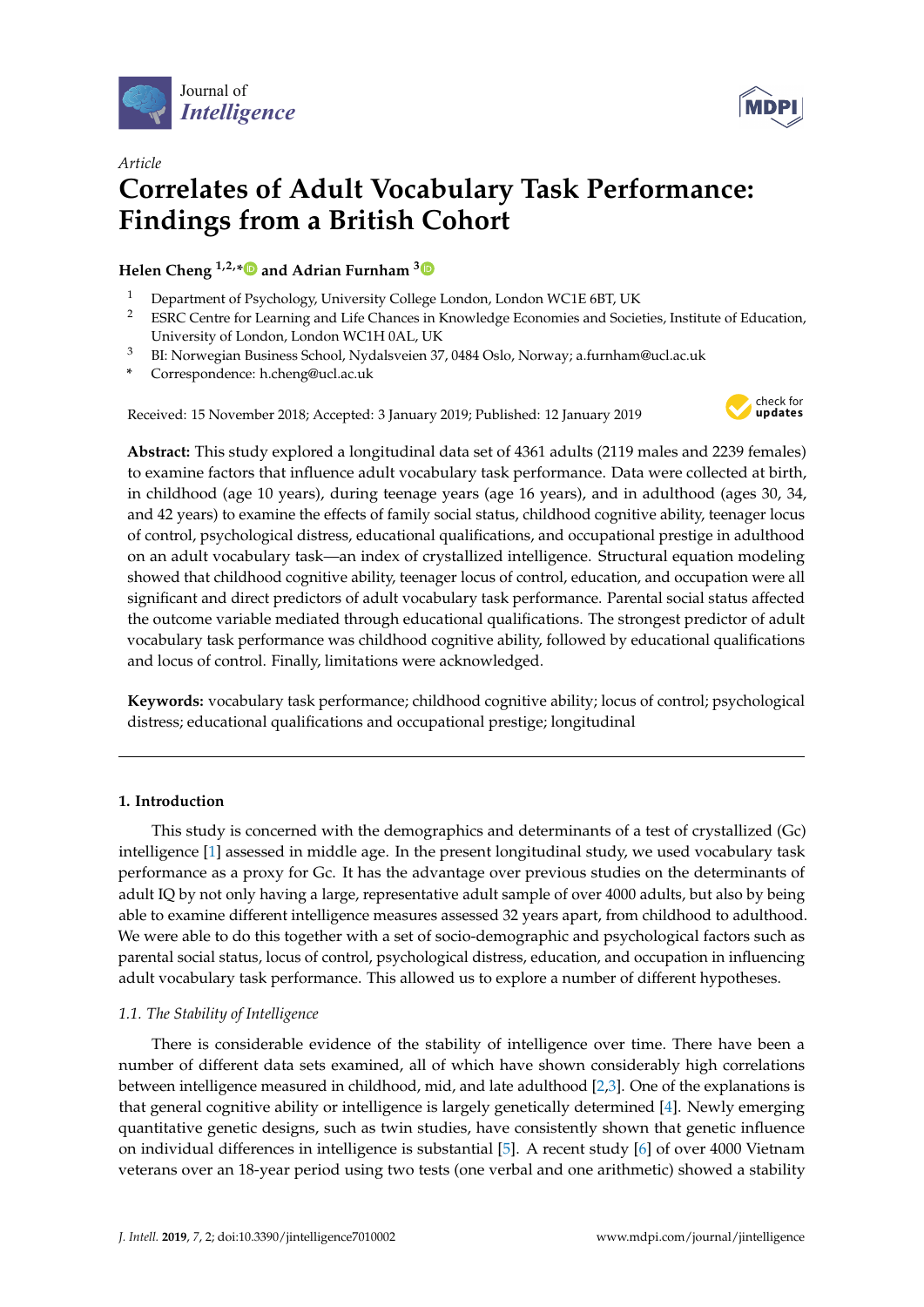coefficient of 0.79 for arithmetic and 0.82 for verbal ability, with an increase in the verbal ability (107.16 to 116.52).

It may therefore be expected that any and all valid measures of childhood intelligence have a significant and direct influence on adult intelligence, even with different and brief measures of intelligence.

#### *1.2. Locus of Control and Intelligence*

Locus of control is conceived of as a belief that a response will or will not influence the attainment of reinforcement [\[7\]](#page-8-6). It is a 'problem-solving' generalized expectancy, addressing the issue of whether behaviors are perceived as instrumental to goal attainment, regardless of the specific nature of the goal or reinforcer. Locus of control is seen to influence the particular goal expectancy in any given specific situation depending upon the novelty and the ambiguity of the setting, as well as the degree of reinforcement that the individual has directly experienced in that setting [\[8\]](#page-8-7).

Various studies have looked at locus of control as a mediator variable between early childhood experiences and later effects in adolescence, such as anxiety and depression [\[9](#page-9-0)[,10\]](#page-9-1). Relatively fewer studies have looked at the relationship between locus of control and intelligence. In two early cross-sectional studies with small samples ( $n = 58$  and  $n = 45$ ) [\[11,](#page-9-2)[12\]](#page-9-3) found intelligence and internal locus of control to be positively correlated among adolescents. A later study [\[13\]](#page-9-4) demonstrated that childhood intelligence was predictably related to locus of control, and that both factors were related to childhood behavioral intelligence.

In a recent study using a large sample [\[14\]](#page-9-5) it was found that childhood intelligence significantly predicted teenager internal locus of control (regression coefficient  $= 0.36$ ,  $p < 0.001$ ). This study was able to examine whether teenager locus of control predicts adult vocabulary task performance.

#### *1.3. Psychological Distress and Intelligence*

There is evidence showing that low childhood intelligence is a risk factor of adult psychological distress [\[15,](#page-9-6)[16\]](#page-9-7). Psychological distress, in turn, is a significant predictor of functional memory [\[17\]](#page-9-8). Further, lifetime depression has been found to have a significant effect on self-reported cognitive problems [\[18\]](#page-9-9), and anxiety has been found to have significant association with cognitive-task performance [\[19\]](#page-9-10).

This study used malaise as a measure of distress, which has shown to be relatively stable over time (Funrham and Cheng, 2015) [\[20\]](#page-9-11). This study was able to examine whether psychological distress affects adult vocabulary task performance.

#### *1.4. Parental Social Status, Education, Occupation, and Intelligence*

Various studies have demonstrated the links between family socio-economic conditions, early cognitive ability, and later educational and occupational outcomes [\[21–](#page-9-12)[26\]](#page-9-13). Because intelligence is significantly heritable, and social class and intelligence are related, it is not surprising that parental social status is a significant predictor of children's educational and occupational outcomes.

#### *1.5. Hypotheses*

This study explored the effects of family social status, childhood cognitive ability, teenager locus of control, educational qualifications, and occupational prestige using a path model and drawing on data collected from a large representative population sample born in 1970 in the UK.

Based on the literature reviewed, six hypotheses were formulated: (H1) Childhood cognitive ability is significantly and positively associated with adult vocabulary task performance; (H2) Internal locus of control measured during teenage years is significantly and positively associated with adult vocabulary task performance; (H3) Educational and occupational achievement is significantly and positively associated with adult vocabulary task performance; (H4) Psychological distress is significantly and negatively associated with adult vocabulary task performance; (H5) Parental social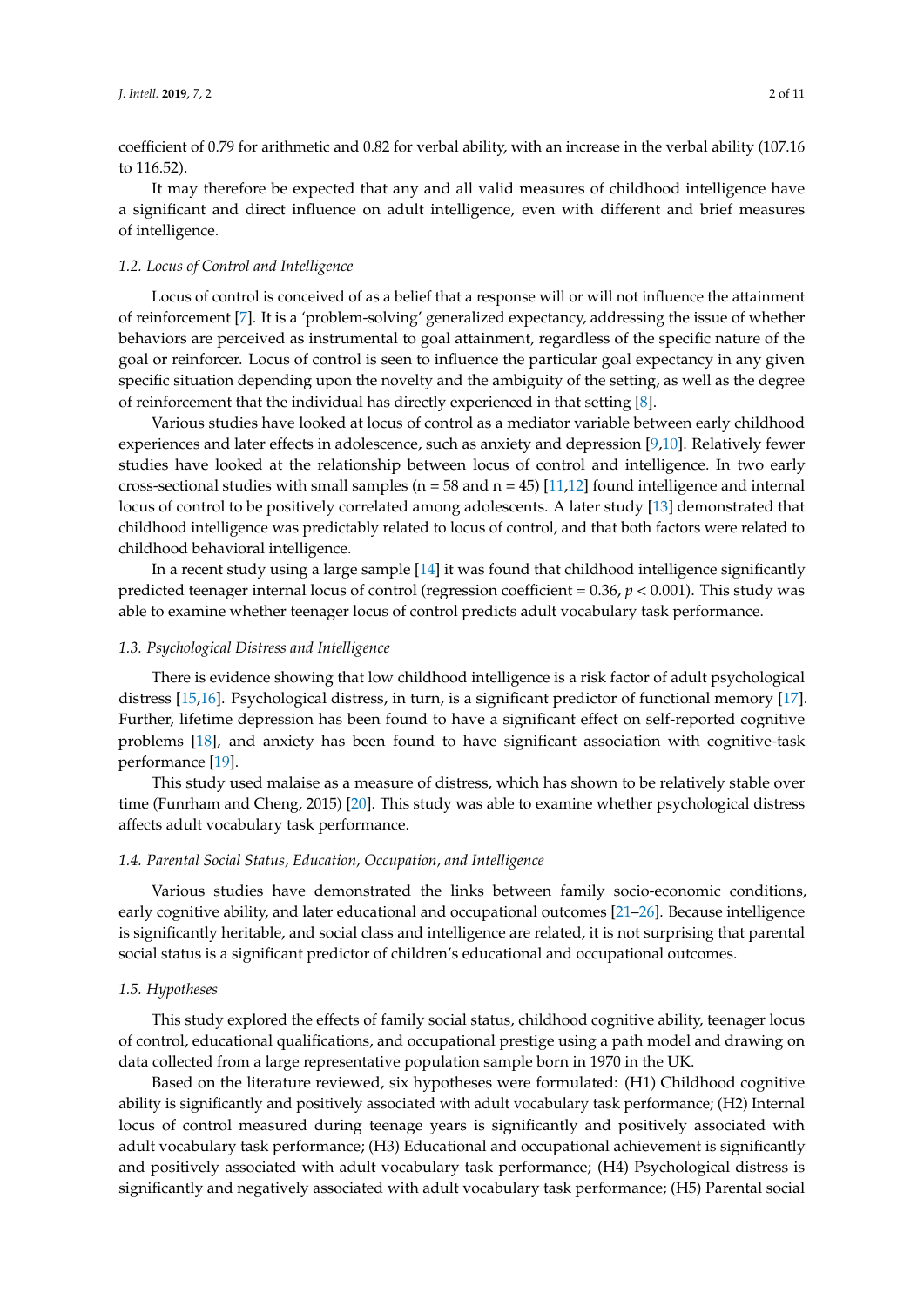status is significantly and positively associated with adult vocabulary task performance; and (H6) Childhood cognitive ability, locus of control, psychological distress, education, occupation, as well as parental social status are independently associated with the outcome variable.

#### **2. Method**

#### *2.1. Participants*

The study draws on a nationally representative cohort study: the 1970 British Cohort Study (BCS70). The study participants were recruited as part of a perinatal mortality survey (BCS70 comprises 16,571 individuals who were born in Great Britain in a single week in April 1970 [\[27\]](#page-9-14). At age 11 years, 11,318 participants provided results of cognitive ability tests (response = 76%). At age 16 years, 5446 participants completed a questionnaire on locus of control (response = 0.49%). At age 42 years, 9,941 participants were interviewed and 9433 participants provided information on their vocabulary task performance (response = 82%). The following analysis is based on data collected at birth, at ages 10, 16, 30, 34, and 42 years. The analytic sample comprises 4361 cohort members (51% female), for whom complete data were collected at birth, at age 10 years, and at the follow-up at age 42 years. Analysis of response bias in the cohort data showed that the achieved adult samples did not differ from their target sample across a number of critical variables (social class, parental education, and gender), despite a slight under-representation of the most disadvantaged [\[28\]](#page-9-15).

#### *2.2. Measures*

1. *Family social status* includes information on parental social class and parental education. Parental social class at birth was measured by the Registrar General's measure of social class (RGSC). RGSC is defined according to occupational status [\[29\]](#page-9-16). Where the father was absent, the social class (RGSC) of the mother's father was used. RGSC was coded on a six-point scale: I professional; II managerial/technical; IIIN skilled non-manual; IIIM skilled manual; IV semi-skilled; and V unskilled occupations [\[30\]](#page-9-17). Parental education was measured by the age parents had left their full-time education.

2. *Childhood Cognitive Ability* was assessed at age 10 years in school, using a modified version of the British Ability Scales (BAS), which can serve as a measure for childhood IQ [\[31\]](#page-9-18). The assessment involved the administration of four sub-scales: word definition and word similarity, which were used to measure verbal ability, and the recall of digits and matrices, which were used to measure non-verbal ability. The alpha for the four measures combined into the total scale was 0.92.

3. *Locus of Control* was measured at age 16 years. Cohort members completed a 19-item Locus of Control Scale (Yes/No) [\[32\]](#page-9-19). The alpha was 0.73.

4. *Psychological Distress* was assessed at age 30 years with the Malaise Inventory, a 24-item self-completion instrument measuring depression, anxiety, and psychosomatic illness [\[33\]](#page-9-20). The measure correlates significantly with previously diagnosed and currently treated depression. The alpha was 0.81.

5. *Educational Qualifications* were assessed at age 34 years, where participants were asked about their highest academic or vocational qualifications. Responses were coded to the six-point scale of National Vocational Qualifications levels (NVQ), which ranges from 'none' to 'university degree/higher'/equivalent NVQ 5 or 6.

6. *Occupational Prestige* was measured at age 42 years. The current or last occupation held by cohort members was coded according to the Registrar General's Classification of Occupations (RGSC) using the abovementioned six-point classification.

7. *Vocabulary Task Performance* was tested at age 42 years. The test comprised of 20 items, each containing five choices. The time limit for the test was  $4 \text{ min}$ . Responses were coded as  $1 =$ correct answer and 0 = incorrect answer. The total correct scores were used for the following analyses. The alpha was 0.82.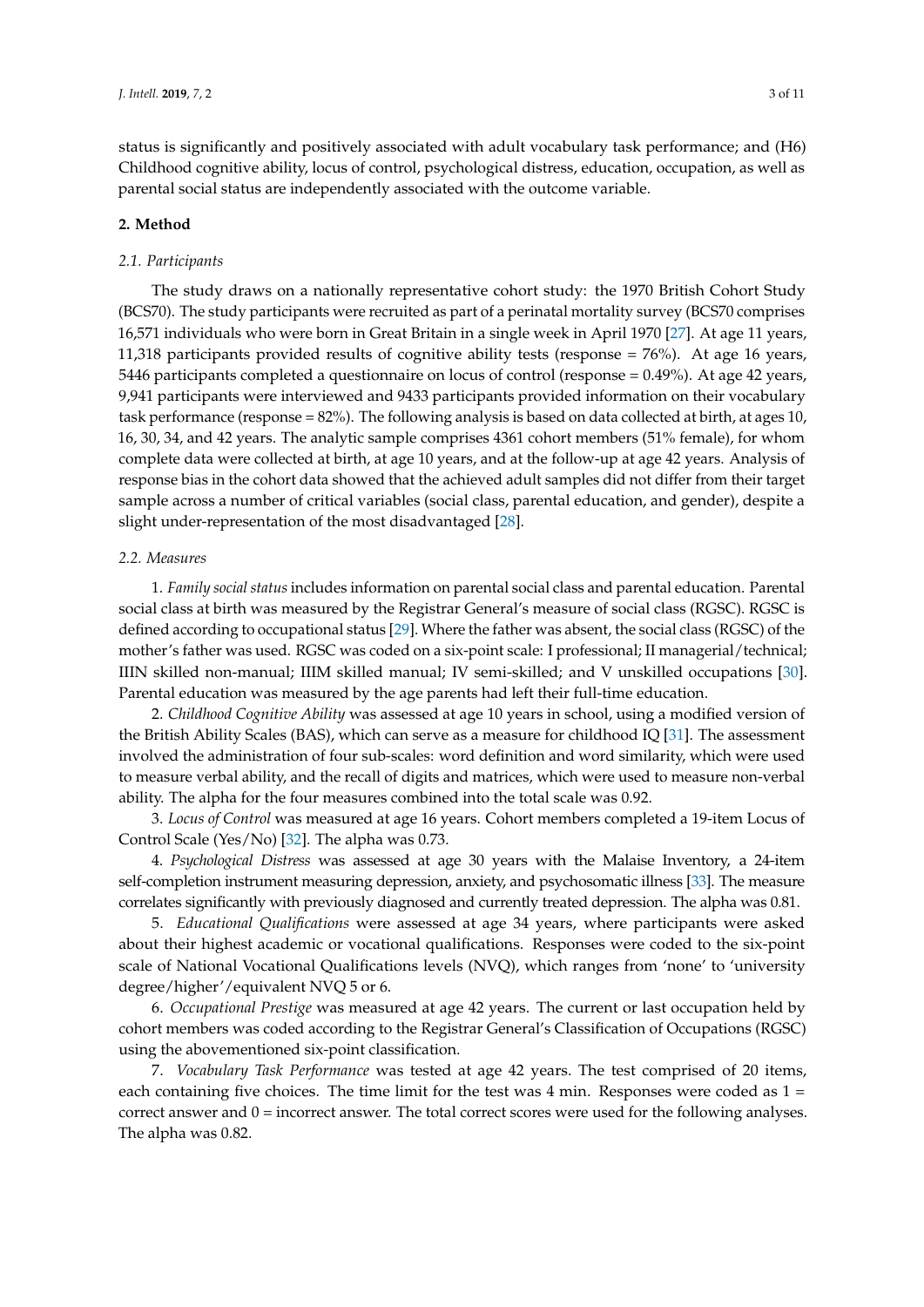First, we look at the associations between the measures used in the study using IBM SPSS Statistics 24. Secondly, we conduct structural equation modeling to examine the paths linking family social status, childhood cognitive ability, teenager locus of control, psychological distress, education, occupation, and adult vocabulary task performance using IBM SPSS Amos 24 [\[34\]](#page-9-21).

# **3. Results**

# *3.1. Correlational Analysis*

Table [1](#page-4-0) shows the correlations, means and SDs of all variables in the study. Adult vocabulary task performance was significantly associated with parental social status indicators, childhood intelligence measures, locus of control in teenage years, psychological distress, education, and occupation (*p* < 0.01 to  $p < 0.001$ ). Gender was not significantly associated with adult vocabulary task performance. Thus, hypotheses (H1)–(H5) were supported.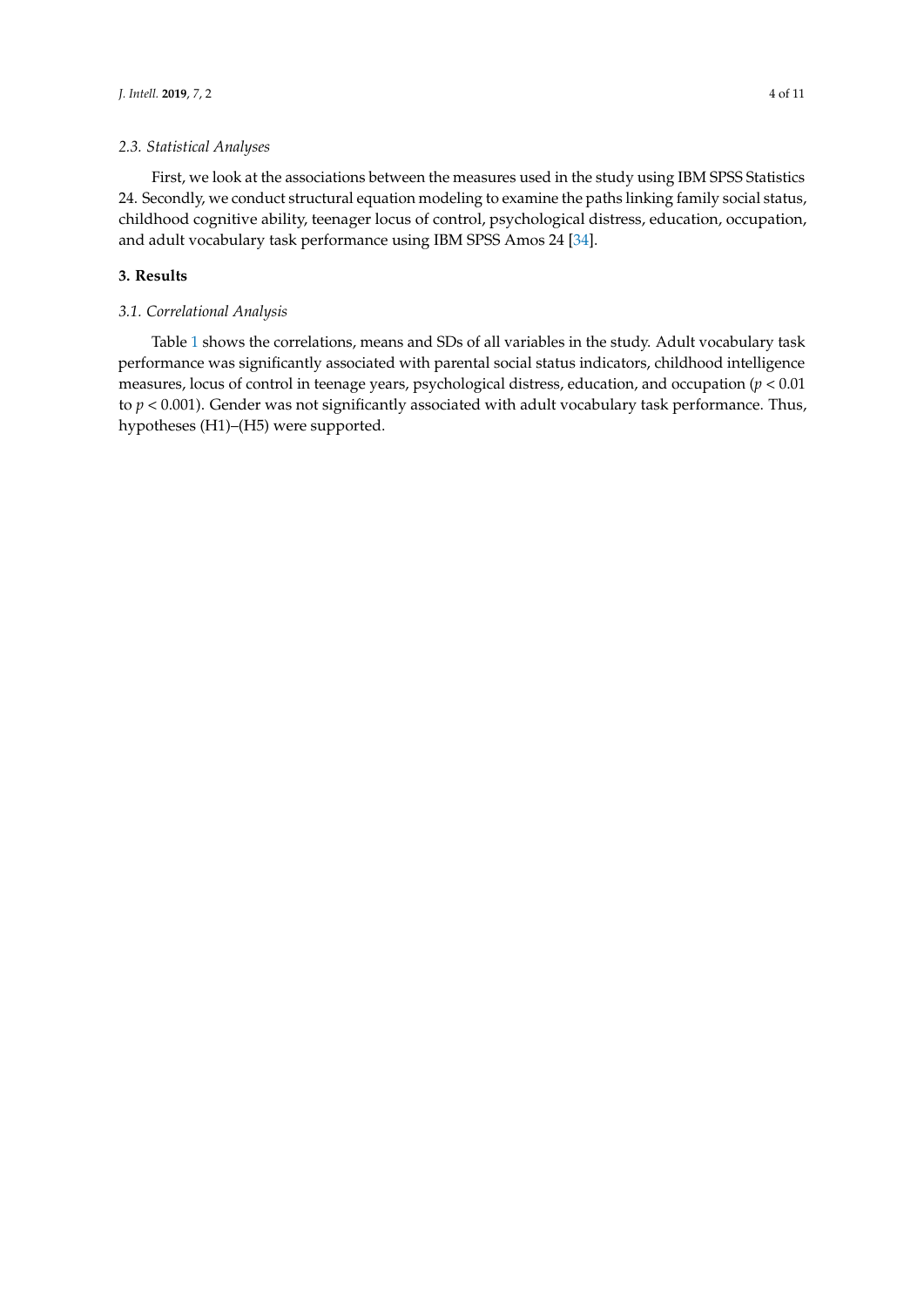#### *J. Intell.* **2019**, *7*, 2 5 of 11

|     |                                      | Correlations      |              |                          |                          |           |                |                          |                          |                          |                          |                          |                   |                          |
|-----|--------------------------------------|-------------------|--------------|--------------------------|--------------------------|-----------|----------------|--------------------------|--------------------------|--------------------------|--------------------------|--------------------------|-------------------|--------------------------|
|     | Variables                            | Mean<br><b>SD</b> | $\mathbf{1}$ | $\overline{2}$           | 3                        | $\bf{4}$  | 5              | 6                        | 7                        | 8                        | 9                        | 10                       | 11                | 12                       |
| 1.  | Vocabulary task at age 42            | 13.11<br>(3.39)   | -            |                          |                          |           |                |                          |                          |                          |                          |                          |                   |                          |
| 2.  | Gender                               | 0.51<br>(0.50)    | $-0.03$      | $\overline{\phantom{0}}$ |                          |           |                |                          |                          |                          |                          |                          |                   |                          |
| 3.  | Parental social class at birth       | 3.40<br>(1.20)    | $0.26***$    | $-0.01$                  | $\overline{\phantom{a}}$ |           |                |                          |                          |                          |                          |                          |                   |                          |
| 4.  | Paternal education at birth          | 15.53<br>(1.15)   | $0.25***$    | 0.01                     | $0.46***$                |           |                |                          |                          |                          |                          |                          |                   |                          |
| 5.  | Maternal education at birth          | 15.50<br>(1.03)   | $0.25***$    | 0.01                     | $0.36***$                | $0.48***$ |                |                          |                          |                          |                          |                          |                   |                          |
| 6.  | Word definition scores at age 10     | 11.11<br>(4.91)   | $0.55***$    | $-0.11$<br>***           | $0.20***$                | $0.26***$ | $0.28***$      | $\overline{\phantom{a}}$ |                          |                          |                          |                          |                   |                          |
| 7.  | Word similarity scores at age 10     | 28.90<br>(4.00)   | $0.47***$    | $-0.12$<br>***           | $0.25***$                | $0.23***$ | $0.23***$      | $0.61***$                | $\overline{\phantom{a}}$ |                          |                          |                          |                   |                          |
| 8.  | Digits recall scores at age 10       | 22.83<br>(4.14)   | $0.31***$    | $0.04*$                  | $0.12***$                | $0.12***$ | $0.10***$      | $0.30***$                | $0.26***$                | $\overline{\phantom{m}}$ |                          |                          |                   |                          |
| 9.  | Matrices scores at age 10            | 16.61<br>(5.06)   | $0.40***$    | $0.06***$                | $0.21***$                | $0.18***$ | $0.19***$      | $0.41***$                | $0.41***$                | $0.25***$                | $\overline{\phantom{a}}$ |                          |                   |                          |
| 10. | Locus of control at age 16           | 14.38<br>(3.15)   | $0.36***$    | $-0.02$                  | $0.16***$                | $0.16***$ | $0.14***$      | $0.31***$                | $0.26***$                | $0.17***$                | $0.22***$                | $\overline{\phantom{0}}$ |                   |                          |
| 11. | Psychological distress at age 30     | 3.07<br>(3.02)    | $-0.04*$     | $0.11***$                | $-0.05**$                | $-0.03$   | $-0.07$<br>*** | $-0.05**$                | $-0.03*$                 | $-0.04*$                 | $-0.09$<br>***           | $-0.21$<br>$***$         | $\qquad \qquad -$ |                          |
| 12. | Educational qualifications at age 34 | 2.66<br>(1.37)    | $0.46***$    | $0.05***$                | $0.301$ ***              | $0.29***$ | $0.30***$      | $0.39***$                | $0.34***$                | $0.20***$                | $0.35***$                | $0.33***$                | $-0.10$ ***       | $\overline{\phantom{a}}$ |
| 13. | Occupational prestige at age 42      | 4.15<br>(1.22)    | $0.33***$    | 0.01                     | $0.22***$                | $0.19***$ | $0.19***$      | $0.26***$                | $0.23***$                | $0.16***$                | $0.22***$                | $0.21***$                | $-0.06$ ***       | $0.44***$                |

Table 1. Pearson correlations among gender, parental social status measures, childhood cognitive ability tests, locus of control, psychological distress, educational qualifications, occupational prestige, and adult vocabulary task performance test scores.

<span id="page-4-0"></span>Note: Variables were scored such that a higher score indicated: being female; a higher amount of correct scores on the vocabulary task performance test; a more professional occupation for the parent and a higher age at which parents left school; higher verbal and non-verbal ability test scores in childhood; higher scores on locus of control in teenage years; higher scores on psychological distress; highest educational qualifications; and a more professional occupation. Correlations between the outcome variable and a set of other variables examined are in bold.  $* p < 0.05$ ,  $* p < 0.01$ ,  $* * p < 0.001$ .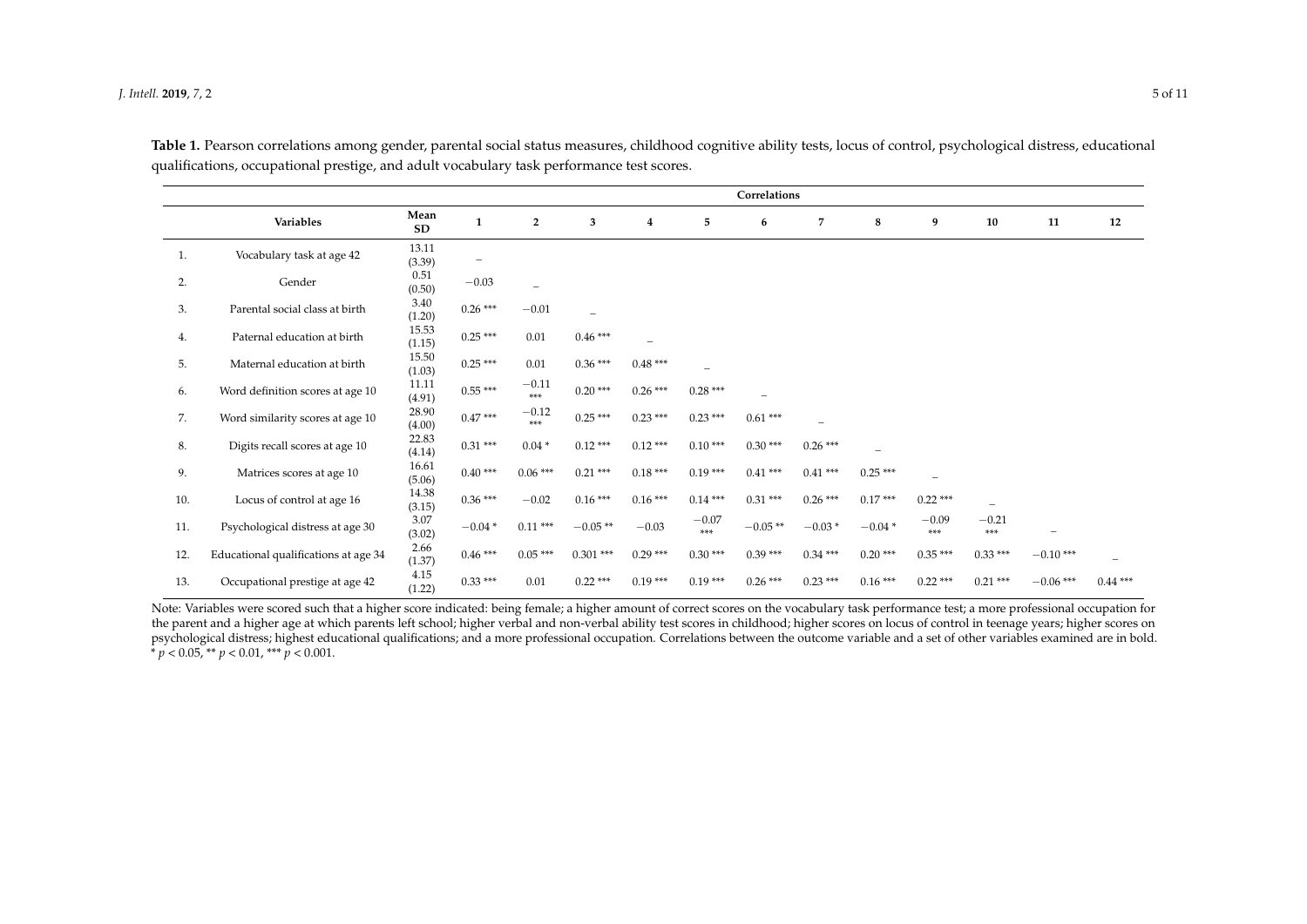Structural Equation Modeling (SEM) was used to assess the links among family social status, childhood intelligence, locus of control during teenage years, psychological distress, educational qualifications, occupational levels, and the adult vocabulary task. Paths in the model were designed to correspond with the time sequence in which the variables occurred. The SEM model testing was carried out using the structural equation modeling program IBM SPSS AMOS 24 [\[34\]](#page-9-21) using maximum likelihood estimation that can be based on incomplete data, known as the full information maximum likelihood (FIML) approach [\[35\]](#page-10-0).<br>Figure 1 shows the standardized path coefficients of the structural equation model for the total for the total Structural Equation Modeling (SEM) was used to assess the links among family social status, Structural equation infodeling (SENI) was used to assess the links among family social status,

Figure [1](#page-5-0) shows the standardized path coefficients of the structural equation model for the total sample. The solid lines indicate that the corresponding path coefficients are statistically significant, and dashed lines indicate that the path coefficients are non-significant. Indicators of latent variables and error variance for each observable and latent variable are included in the model (not shown in the diagram).

<span id="page-5-0"></span>

**Figure 1.** SEM model: early indicators associated with adult vocabulary task performance. **Figure 1.** SEM model: early indicators associated with adult vocabulary task performance.

# *3.3. Model Fit 3.3. Model Fit*

The  $\chi^2$  statistic is overly sensitive when sample sizes are large or the observed variables are non-normally distributed. The root mean square error of approximation (RMSEA) gives a measure of the discrepancy in fit per degrees of freedom  $\ll 0.05$  indicates a good fit). The final index of choices included the Comparative Fit Index (CFI) and the Tucker Lewis Index (TLI) (or Non-Normed Fit included the Comparative Fit Index (CFI) and the Tucker Lewis Index (TLI) (or Non-Normed Fit Index), where values above 0.95 indicated a very good fit and values >0.90 were interpreted as good [\[36\]](#page-10-1).

indicator of the latent variables and the predictors of the outcome variable for the complete  ${\rm SEM}$  model. For the latent variable of family social status, the loading ranged from 0.63 to 0.72. For childhood cognitive ability, the loading ranged from 0.39 to 0.81, indicating the coherence of the underlying construct for each latent variable. Table [2](#page-6-0) shows the unstandardized estimate, standard error, and standardized estimate of each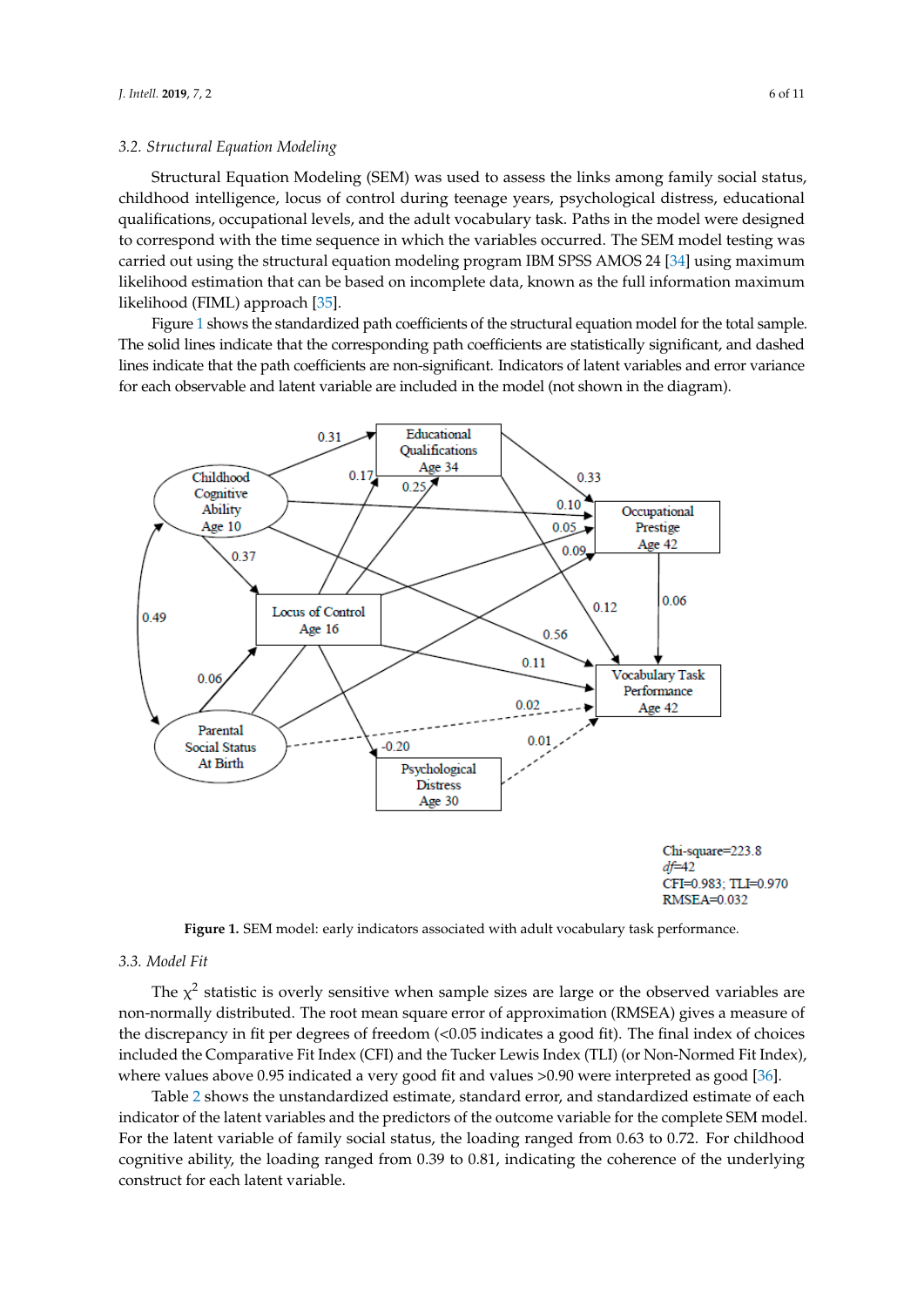<span id="page-6-0"></span>

| <b>Variables</b>                     | <b>Unstandardized Estimate</b> | <b>Standard Error</b> | <b>Standardized Estimate</b> |
|--------------------------------------|--------------------------------|-----------------------|------------------------------|
| Parental social status               |                                |                       |                              |
| RGSC                                 |                                |                       | 0.628                        |
| Father's education                   | 1.093                          | $0.037***$            | 0.717                        |
| Mother's education                   | 0.872                          | $0.034$ ***           | 0.638                        |
| Childhood cognitive ability tests    |                                |                       |                              |
| Word definition scores               |                                |                       | 0.806                        |
| Word similarity scores               | 0.737                          | $0.017***$            | 0.729                        |
| Digits recall scores                 | 0.407                          | $0.017***$            | 0.389                        |
| Matrices scores                      | 0.708                          | $0.021$ ***           | 0.554                        |
| Predicting adult vocabulary task     |                                |                       |                              |
| performance                          |                                |                       |                              |
| Parental social status (latent)      | 0.034                          | 0.085                 | 0.008                        |
| Childhood cognitive ability (latent) | 0.478                          | $0.018***$            | 0.558                        |
| Locus of control                     | 0.118                          | $0.021$ ***           | 0.110                        |
| Psychological distress               | 0.046                          | 0.024                 | 0.023                        |
| Educational qualifications           | 0.292                          | $0.039$ ***           | 0.118                        |
| Occupational prestige                | 0.175                          | $0.037***$            | 0.063                        |

**Table 2.** Unstandardized estimate, standard error, and standardized estimate of the latent and observable variables of the SEM model that predict adult vocabulary task performance for male and female samples.

Note: \*\*\*  $p < 0.001$ .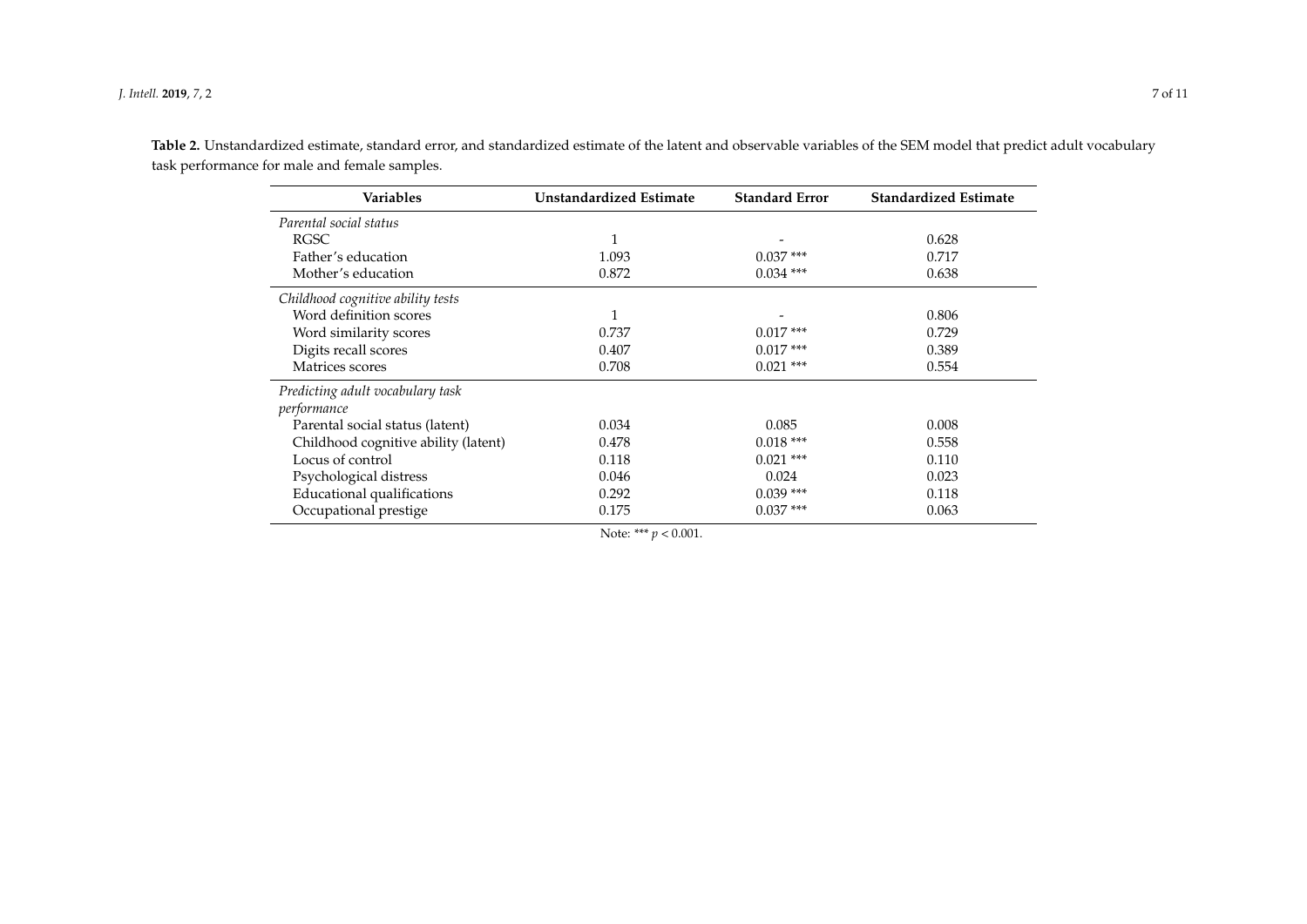The model showed a good fit. Chi-square was 223.8 (*df* = 42, *p* < 0.001), the CFI was 0.983, the TLI was 0.971, and the RMSEA was 0.032. The model explains 49% of the total variance of adult vocabulary task performance. The strongest predictor of adult vocabulary task performance was childhood cognitive ability, which demonstrated the stability of intelligence over 32 years. Educational qualifications obtained by age 34 years and locus of control assessed at age 16 years were also significant predictors of adult vocabulary task performance. The effect of parental social status on the outcome variable was mainly through educational qualifications. Thus, H6, hypothesizing that childhood cognitive ability, locus of control, psychological distress, education, occupation, as well as

parental social status are independently associated with the outcome variable, was partially supported. Among these independent variables, gender and psychological distress were not the significant predictors of adult vocabulary task performance, and parental social status had no direct effect on the outcome variable.

Parental social status indicators were significantly associated with adult vocabulary task performance ( $r = 0.25$  to  $r = 0.26$ ,  $p < 0.001$ ), as shown in Table [1,](#page-4-0) and parental social status indicators were also significant predictors of educational qualifications (path coefficient =  $0.25$ ,  $p < 0.001$ ) and occupational prestige (path coefficient =  $0.09$ ,  $p < 0.001$ ), as shown in Figure [1,](#page-5-0) which in turn had significant and direct effects on the outcome variable. Thus, there was a possibility that education and occupation were both predictors and mediators of adult vocabulary task performance. To test this, a further analysis was conducted using the SEM model with educational qualifications and occupational prestige excluded from the model. Indeed, the SEM results showed that parental social status had a direct effect on the outcome variable. The path coefficient between parental social status and the outcome variable was  $0.05 (p < 0.01)$ . The model also showed a good fit. Chi-square was 146.1 (*df* = 23, *p* < 0.001), the CFI was 0.986, the TLI was 0.972, and the RMSEA was 0.035.

In addition, Figure [1](#page-5-0) shows that teenager locus of control was significantly influenced by childhood cognitive ability, which in turn had a significant negative effect on psychological distress 14 years later and a significant positive effect on educational achievement 18 years later.

# **4. Discussion**

The results of the current study show that all of the independent variables measured at different points in time, except gender and occupation, were significantly associated with adult vocabulary task performance. The SEM results in Figure [1](#page-5-0) show that childhood cognitive ability, locus of control during teenage years, educational qualifications, and occupational prestige were significant and direct predictors of adult vocabulary task performance, whilst parental social status influenced the outcome variable mainly mediating through education.

There are various important points that can be drawn from this study. First, Figure [1](#page-5-0) shows that almost half of the variance could be accounted for by four factors—namely childhood cognitive ability, locus of control, education, and occupation—three of which were measured 8–32 years earlier. Thus, ability and personality impact education, which affords a fine opportunity to increase crystallized intelligence and to guarantee a better and more cognitively challenging profession.

Second, the strongest predictor of the outcome variable was childhood cognitive ability measured at age 10 years (accounting for 31% of the total variance), indicating the stability of verbal ability—one of the main components of general cognitive ability or intelligence assessed 32 years apart. This confirms the literature established in the area [\[2\]](#page-8-1). Due to the fact that we were only using relatively short test at age 42 years (4 min), the correlations over 30 years apart were considerably high.

Third, teenager locus of control was significantly influenced by childhood cognitive ability and parental social status, which in turn had direct positive effects on education and occupation, as well as on adult vocabulary task performance. This suggests that more intelligent children have a more instrumentalist, internal locus of control as teenagers, which in turn influences educational and occupational success and verbal intelligence in adulthood. Locus of control was also a significant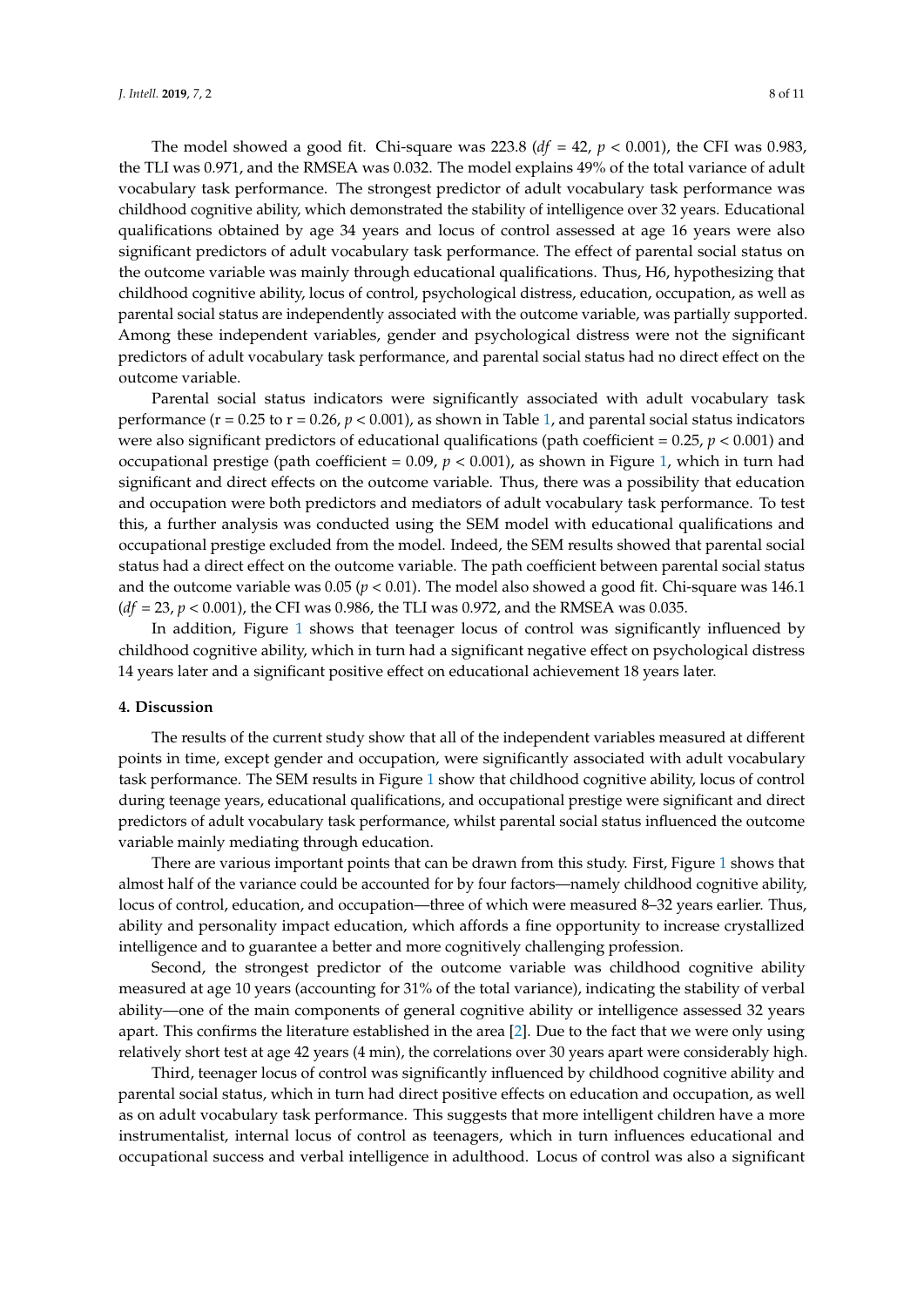predictor of psychological distress, suggesting that mental health, in part, might be maintained by internal locus of control beliefs and a sense of control in one's life.

Fourth, the present study confirms the significant and direct effects of parental social status and childhood cognitive ability on education and occupation, which are in line with the literature in the area [\[22–](#page-9-22)[25\]](#page-9-23).

Although psychological distress was significantly correlated with adult task performance, it was not an independent predictor of the outcome variable. It might be related to the levels of cognitive tasks. The literature on the relationship between personality and intelligence has always demonstrated a negative correlation between neuroticism and IQ—because the test anxiety associated with the trait impairs test performance on timed tests—as found in a study that indicated both neuroticism and psychological distress are significant predictors of adult functional memory [\[17\]](#page-9-8).

Fifth, the present study indicates that in order to maintain a good verbal ability in adulthood, it would be helpful to enhance children's internal locus of control through early education in both family and school settings. The study also emphasizes the importance of higher education and lifelong learning. Although it might be difficult to change childhood cognitive ability, since childhood cognitive ability is significantly associated with parental social status, it is helpful to improve economic conditions in disadvantaged families and regions. This has long been the mantra of educationalists [\[21\]](#page-9-12).

Like all studies, this study had limitations. As with all research using cohort studies, the variables used in the study were constrained by the availability of the data. Another limitation is the attrition of respondents over time. Since sample attrition is greatest amongst individuals in more deprived circumstances, our results may, thus, be a conservative estimate of the long-term influence of social inequalities experienced during childhood. It would be desirable to replicate these findings on a more robust battery of intelligence tests in adulthood, including testing possible different pathways to adult fluid and crystallized intelligence [\[1\]](#page-8-0).

**Author Contributions:** H.C. and A.F. conceived and designed the study, and carried out the investigation; H.C. conducted analyses and tested the SEM model; H.C. and A.F. wrote and revised the manuscript.

**Funding:** This research received no external funding.

**Acknowledgments:** We thank the UK Data Archive, University of Essex, for providing the data. The original data creators, depositors or copyright holders, the funding agencies, and the UK Data Archive bear no responsibility for the analyses and interpretation presented here.

**Conflicts of Interest:** The authors declare no conflict of interest.

#### **References**

- <span id="page-8-0"></span>1. Cattell, R.B. The discovery of fluid and crystallized general intelligence. In *Intelligence: Its Structure, Growth and Action*; Cattell, R.B., Ed.; North-Holland: New York, NY, USA, 1987; pp. 87–112.
- <span id="page-8-1"></span>2. Deary, I.J. The stability of intelligence from childhood to old age. *Curr. Dir. Psychol. Sci.* **2014**, *23*, 239–245. [\[CrossRef\]](http://dx.doi.org/10.1177/0963721414536905)
- <span id="page-8-2"></span>3. Yu, H.; McCoach, D.B.; Gottfried, A.W.; Gottfried, A.E. Stability of intelligence from infancy through adolescence: An autoregressive latent variable model. *Intelligence* **2018**, *69*, 8–15. [\[CrossRef\]](http://dx.doi.org/10.1016/j.intell.2018.03.011)
- <span id="page-8-3"></span>4. Plomin, R.; Craig, I.A.N. Genetics, environment and cognitive abilities: Review and work in progress towards a genome scan for quantitative trait locus associations using DNA pooling. *Br. J. Psychiatry* **2001**, *178*, s41–s48. [\[CrossRef\]](http://dx.doi.org/10.1192/bjp.178.40.s41)
- <span id="page-8-4"></span>5. Plomin, R.; Deary, I.J. Genetics and intelligence differences: Five special findings. *Mol. Psychiatry* **2015**, *20*, 98–108. [\[CrossRef\]](http://dx.doi.org/10.1038/mp.2014.105)
- <span id="page-8-5"></span>6. Larsen, L.; Hartmann, P.; Nyborg, H. The stability of general intelligence from early adulthood to middle-age. *Intelligence* **2018**, *36*, 29034. [\[CrossRef\]](http://dx.doi.org/10.1016/j.intell.2007.01.001)
- <span id="page-8-6"></span>7. Rotter, J. Generalized expectancies for internal versus external control of reinforcement. *Psychol. Monogr.* **1966**, *80*, 1–28. [\[CrossRef\]](http://dx.doi.org/10.1037/h0092976)
- <span id="page-8-7"></span>8. Rotter, J. Some problems and misconceptions related to the construct of internal versus external control of reinforcement. *J. Consult. Clin. Psychol.* **1975**, *43*, 56–67. [\[CrossRef\]](http://dx.doi.org/10.1037/h0076301)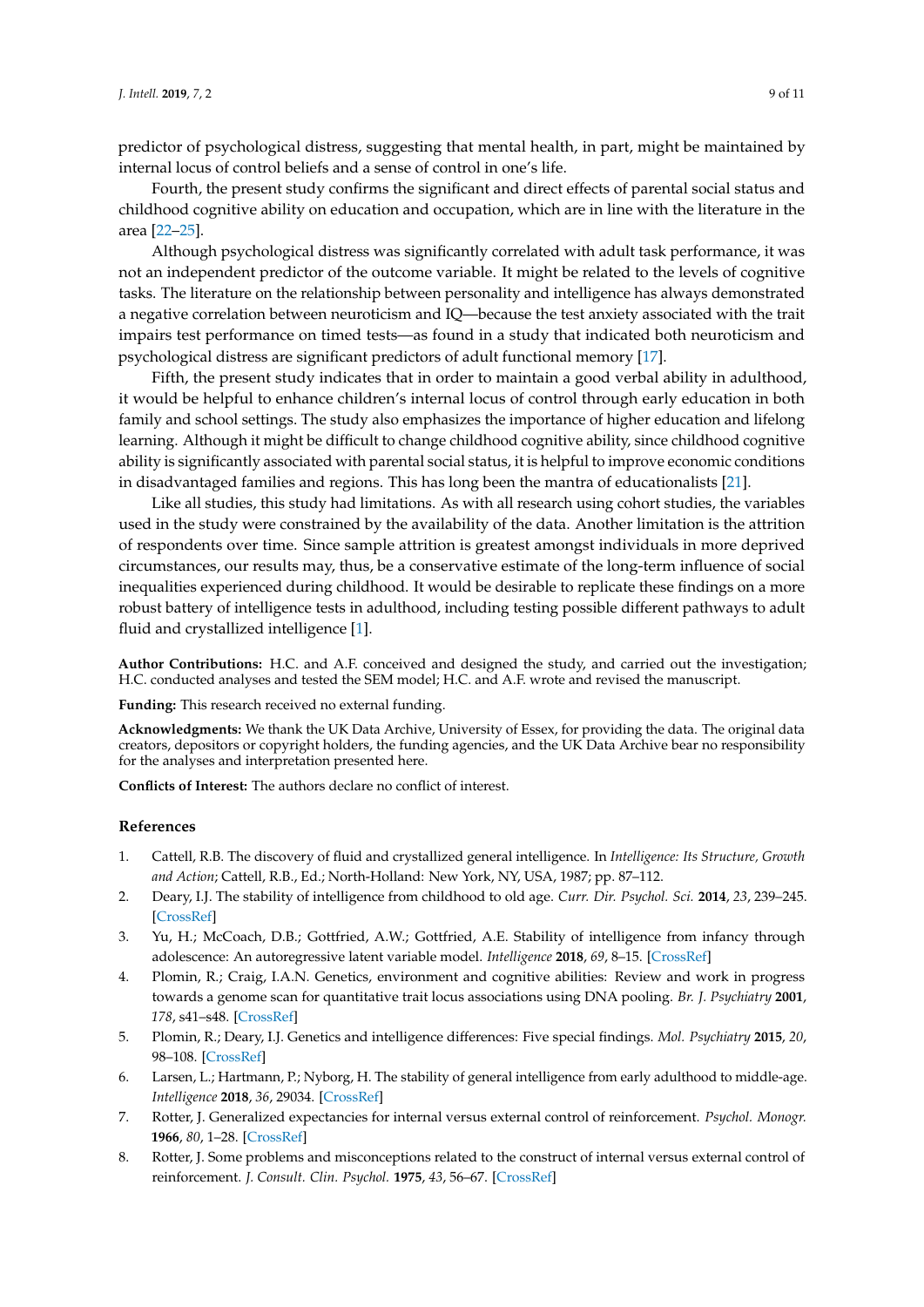- <span id="page-9-0"></span>9. Culpin, I.; Stapinski, L.; Miles, O.; Araya, R.; Joinson, C. Exposure to socioeconomic adversity in early life and risk of depression at 18 years. *J. Affect. Disord.* **2015**, *183*, 269–278. [\[CrossRef\]](http://dx.doi.org/10.1016/j.jad.2015.05.030) [\[PubMed\]](http://www.ncbi.nlm.nih.gov/pubmed/26047304)
- <span id="page-9-1"></span>10. Spokas, M.; Heimberg, R.G. Overprotective parenting, social anxiety, and external locus of control: Cross-sectional and longitudinal relationships. *Cogn. Ther. Res.* **2009**, *33*, 543–551. [\[CrossRef\]](http://dx.doi.org/10.1007/s10608-008-9227-5)
- <span id="page-9-2"></span>11. Brown, R.T. Locus of control and its relationship to intelligence and achievement. *Psychol. Rep.* **1980**, *46* (Suppl. 3), 1249–1250. [\[CrossRef\]](http://dx.doi.org/10.2466/pr0.1980.46.3c.1249)
- <span id="page-9-3"></span>12. Ollendick, D.; Ollendick, T. The interrelationship of measures of locus of control, intelligence, and achievement in juvenile delinquents. *Educ. Psychol. Meas.* **1976**, *36*, 1111–1113. [\[CrossRef\]](http://dx.doi.org/10.1177/001316447603600443)
- <span id="page-9-4"></span>13. Von Stumm, S.; Gale, C.; Batty, G.; Deary, I. Childhood intelligence, locus of control and behaviour disturbance as determinants of intergenerational social mobility. *Intelligence* **2009**, *37*, 329–340. [\[CrossRef\]](http://dx.doi.org/10.1016/j.intell.2009.04.002)
- <span id="page-9-5"></span>14. Feinstein, L.; Bynner, J. The importance of cognitive development in middle childhood for adulthood socioeconomic status, mental health, and problem behaviour. *Child Dev.* **2004**, *75*, 1329–1339. [\[CrossRef\]](http://dx.doi.org/10.1111/j.1467-8624.2004.00743.x) [\[PubMed\]](http://www.ncbi.nlm.nih.gov/pubmed/15369517)
- <span id="page-9-6"></span>15. Furnham, A.; Cheng, H. Childhood intelligence, self-esteem, early trait neuroticism and behaviour adjustment as predictors of locus of control in teenagers. *Personal. Individ. Differ.* **2016**, *95*, 178–182. [\[CrossRef\]](http://dx.doi.org/10.1016/j.paid.2016.02.054)
- <span id="page-9-7"></span>16. Hatch, S.L.; Jones, P.B.; Kuh, D.; Hardy, R.; Wadsworth, M.E.; Richards, M. Childhood cognitive ability and adult mental health in the British 1946 birth cohort. *Soc. Sci. Med.* **2007**, *64*, 2285–2296. [\[CrossRef\]](http://dx.doi.org/10.1016/j.socscimed.2007.02.027) [\[PubMed\]](http://www.ncbi.nlm.nih.gov/pubmed/17397976)
- <span id="page-9-8"></span>17. Cheng, H.; Eysenck, M.; Green, A.; Furnham, A. Correlates of adult functional memory: Findings from a British Cohort. *Intelligence* **2014**, *47*, 134–140. [\[CrossRef\]](http://dx.doi.org/10.1016/j.intell.2014.09.007)
- <span id="page-9-9"></span>18. Sachs-Ericsson, N.; Joiner, T.; Blazer, D.G. The influence of lifetime depression on self-reported memory and cognitive problems: Results from the National Comorbidity Survey–Replication. *Aging Ment. Health* **2008**, *12*, 183–192. [\[CrossRef\]](http://dx.doi.org/10.1080/13607860801951739)
- <span id="page-9-11"></span><span id="page-9-10"></span>19. Eysenck, M.W. Anxiety and cognitive-task performance. *Personal. Individ. Differ.* **1985**, *6*, 579–586. [\[CrossRef\]](http://dx.doi.org/10.1016/0191-8869(85)90007-8)
- 20. Furnham, A.; Cheng, H. The stability and change of malaise scores over 27 years: Findings from a nationally representative sample. *Personal. Individ. Differ.* **2015**, *79*, 30–34. [\[CrossRef\]](http://dx.doi.org/10.1016/j.paid.2015.01.027)
- <span id="page-9-12"></span>21. Duncan, O.D.; Featherman, D.L.; Duncan, B. *Socioeconomic Background and Achievement*; Seminar Press: New York, NY, USA, 1972.
- <span id="page-9-22"></span>22. Deary, I.J.; Taylor, M.D.; Hart, C.L.; Wilson, V.; Smith, D.G.; Blane, D.; Starr, J.M. Intergenerational mobility and mid-life status attainment: Influences of childhood intelligence, childhood social factors, and education. *Intelligence* **2005**, *33*, 455–472. [\[CrossRef\]](http://dx.doi.org/10.1016/j.intell.2005.06.003)
- 23. Spinath, B.; Spinath, F.M.; Harlaar, N.; Plomin, R. Predicting school achievement from general cognitive ability, self-perceived ability, and intrinsic value. *Intelligence* **2006**, *34*, 363–374. [\[CrossRef\]](http://dx.doi.org/10.1016/j.intell.2005.11.004)
- 24. Schoon, I. Childhood cognitive ability and adult academic attainment: Evidence from three British cohort studies. *Longitud. Life Course Stud.* **2010**, *1*, 241–258.
- <span id="page-9-23"></span>25. Tong, S.; Baghurst, P.; Vimpani, G.; McMichael, A. Socioeconomic position, maternal IQ, home environment, and cognitive development. *J. Paediatr.* **2007**, *151*, 284–288. [\[CrossRef\]](http://dx.doi.org/10.1016/j.jpeds.2007.03.020) [\[PubMed\]](http://www.ncbi.nlm.nih.gov/pubmed/17719939)
- <span id="page-9-13"></span>26. Wilkinson, R.; Marmot, M. *The Solid Facts*; World Health Organization: Copenhagen, Denmark, 2003.
- <span id="page-9-14"></span>27. Elliott, J.; Shepherd, P. Cohort profile: 1970 British birth cohort (BCS70). *Int. J. Epidemiol.* **2006**, *35*, 836–843. [\[CrossRef\]](http://dx.doi.org/10.1093/ije/dyl174)
- <span id="page-9-15"></span>28. Plewis, I.; Calderwood, L.; Hawkes, D.; Nathan, G. *National Child Development Study and 1970 British Cohort Study, Technical Report: Changes in the NCDS and BCS70 Populations and Samples over Time*; Institute of Education, Centre for Longitudinal Studies: London, UK, 2004.
- <span id="page-9-16"></span>29. Marsh, C. Social class and occupation. In *Key Variables in Social Investigation*; Routledge: London, UK, 1986; pp. 123–152.
- <span id="page-9-17"></span>30. Leete, R.; Fox, J. 'Registrar General's social classes: Origins and users. *Popul. Trends* **1977**, *8*, 1–7.
- <span id="page-9-18"></span>31. Elliott, C.; Murray, D.; Pearson, L. *British Ability Scales*; National Foundation for Educational Research: Windsor, UK, 1978.
- <span id="page-9-19"></span>32. Gammage, P. Socialisation, Schooling and Locus of Control. Ph.D. Thesis, 1975, unpublished.
- <span id="page-9-20"></span>33. Rutter, M.; Tizard, J.; Whitmore, K. *Education, Health and Behaviour*; Longman: London, UK, 1970.
- <span id="page-9-21"></span>34. Arbuckle, J.L. *IBM SPSS Amos 24 User's Guide*; Amos Development Corporation: Meadville, PA, USA, 2016.